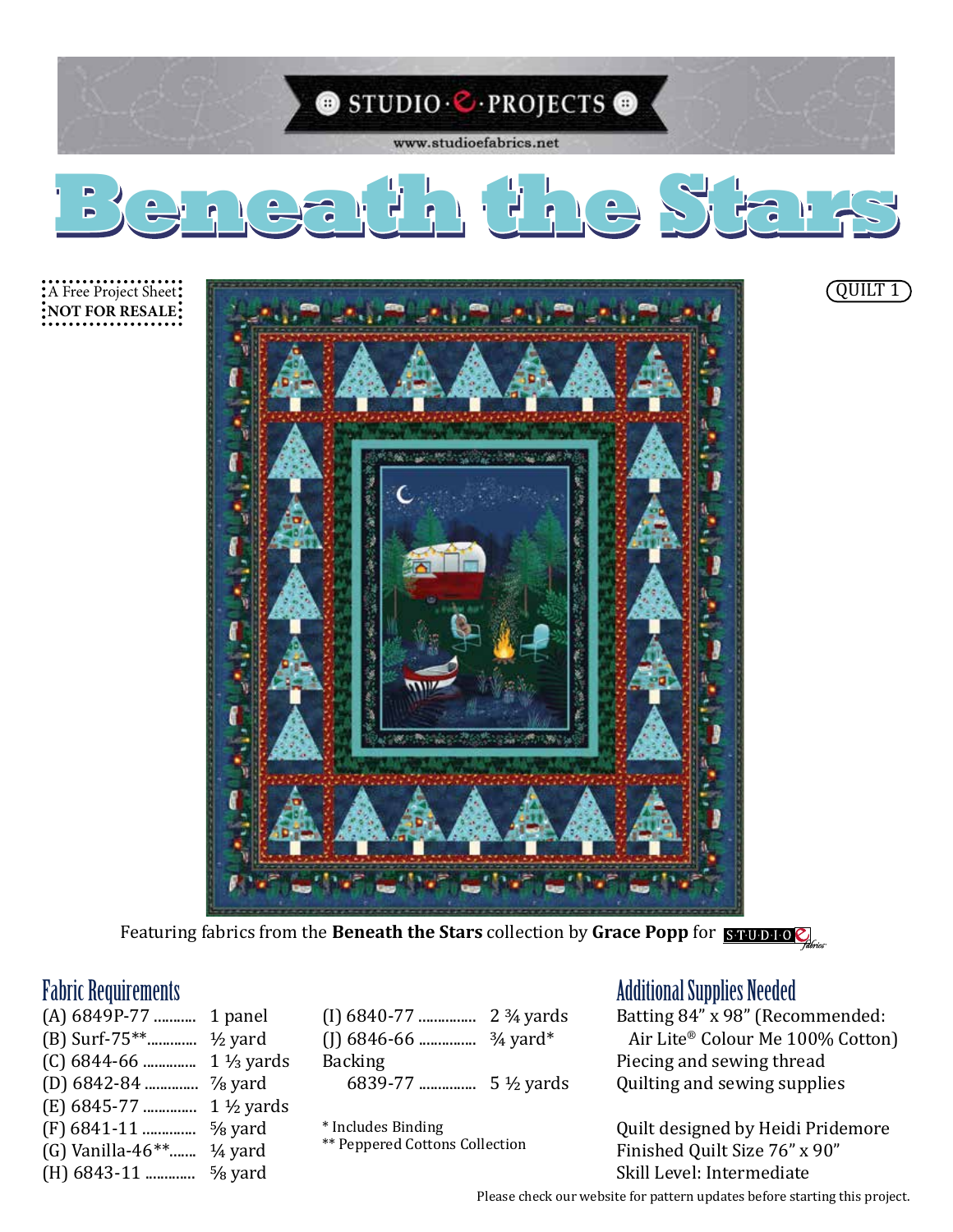# www.studioefabrics.net ● STUDIO **e** PROJECTS● Page 2 of 7 Fabrics in the Collection



Camping Scenic Midnight Blue – 6839-77



Lamps Light Blue – 6843-11



Tone-on-Tone Camping Icons Medium Blue – 6846-71



Camping Border Stripe Midnight Blue – 6840-77





Campsite Words Forest Green – 6847-66



10.5-Inch Blocks Midnight Blue – 6848-77



Camping Icons Light Blue – 6841-11



Starlight Sky Midnight Blue – 6845-77



Campfires Flame Red – 6842-84



Tone-on-Tone Camping Icons Forest Green – 6846-66



36-Inch Panel Midnight Blue – 6849P-77



Garnet Garnet-26

True Cheddar True Cheddar-36

Select Fabrics from Peppered Cottons

Vanilla

Vanilla-46



Surf-75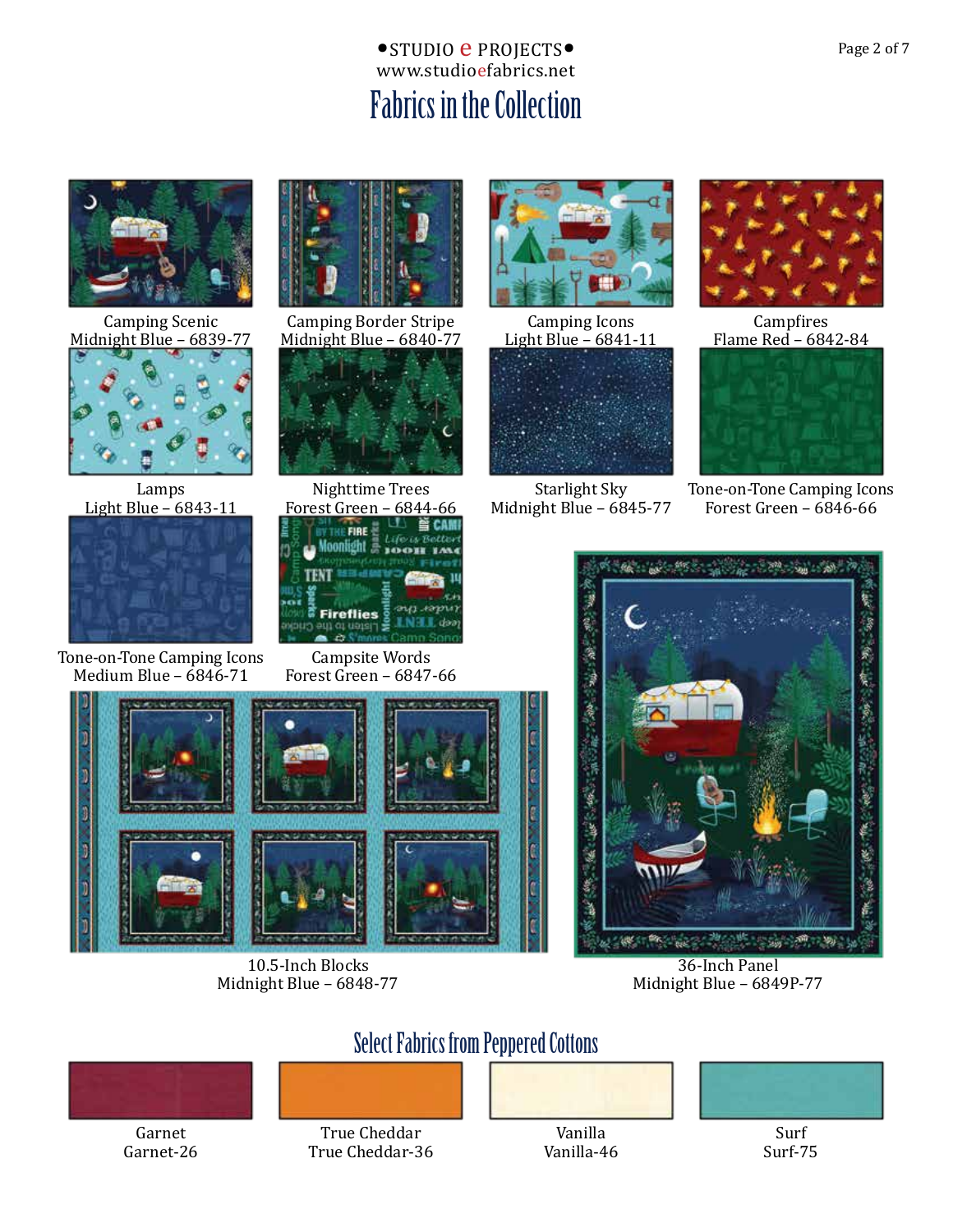#### www.studioefabrics.net •STUDIO **e** PROJECTS• Page 3 of 7

# **Cutting**

### **Cutting Instructions**

*Please note: All strips are cut across the width of fabric (WOF) from selvage to selvage edge unless otherwise noted.*

WOF= Width of Fabric • LOF = Length of Fabric

### **Fabric A (6849P-77 36-Inch Panel – Midnight Blue):**

• Fussy cut (1) 33" x 43" rectangle, centered on the panel.

#### **Fabric B (Surf-75 Peppered Cottons – Surf), cut:**

- (3) 2  $\frac{1}{2}$  x WOF strips. Sew the strips together end to end with diagonal seams and cut (2) 2  $\frac{1}{2}$  x 43" strips.
- (2) 2 ½" x 37" WOF strips.

#### **Fabric C (6844-66 Nighttime Trees – Forest Green), cut:**

- (2)  $3'' \times 45 \frac{1}{2}$  LOF strips.
- From the remaining fabric, cut (2)  $3''$  x 40  $\frac{1}{2}$  WOF strips, piece as needed.

#### **Fabric D (6842-84 Campfires – Flame Red), cut:**

- (3) 2" x WOF strips. Sew the strips together end to end with diagonal seams and cut (2) 2" x 50  $\frac{1}{2}$ " strips.
- (3) 2" x WOF strips. Sew the strips together end to end with diagonal seams and cut (2) 2" x 59  $\frac{1}{2}$ " strips.
- (1) 2" x WOF strip, sub-cut (4)  $2$ " x 10  $\frac{1}{2}$ " strips.
- (4) 1  $\frac{1}{2}$ " x WOF strips. Sew the strips together end to end with diagonal seams and cut (2) 1  $\frac{1}{2}$ " x 73  $\frac{1}{2}$ " strips.
- (4)  $1\frac{1}{2}$ " x WOF strips. Sew the strips together end to end with diagonal seams and cut (2)  $1\frac{1}{2}$ " x 61  $\frac{1}{2}$ " strips.

#### **Fabric E (6845-77 Starlight Sky – Midnight Blue), cut:**

- (5) 2  $\frac{1}{2}$  x WOF strips, sub-cut (48) 2  $\frac{1}{2}$  x 3  $\frac{3}{4}$  strips.
- (24) Template 1 triangles.
- (24) Template 3 triangles.

#### **Fabric F (6841-11 Camping Icons – Light Blue), cut:**

• (12) Template 2 triangles.

#### **Fabric G (Vanilla-46 Peppered Cottons – Vanilla), cut:**

• (2)  $2''$  x WOF strips, sub-cut (24)  $2''$  x 2  $\frac{1}{2}$  strips.

#### **Fabric H (6843-11 Lamps – Light Blue), cut:**

• (12) Template 2 triangles.

#### **Fabric I (6840-77 Camping Border Stripe – Midnight Blue), cut:**

- (2) 8" x 94" LOF strips.
- (2) 8" x 80" LOF strips.

#### **Fabric J (6846-66 Tone-on-Tone Icons – Forest Green), cut:**

• (9) 2  $\frac{1}{2}$ " x WOF strips for the binding.

#### **Backing (6839-77 Camping Scenic – Midnight Blue), cut:**

• (2) 98" x WOF strips. Sew the strips together and trim to 84" x 98" to make the back.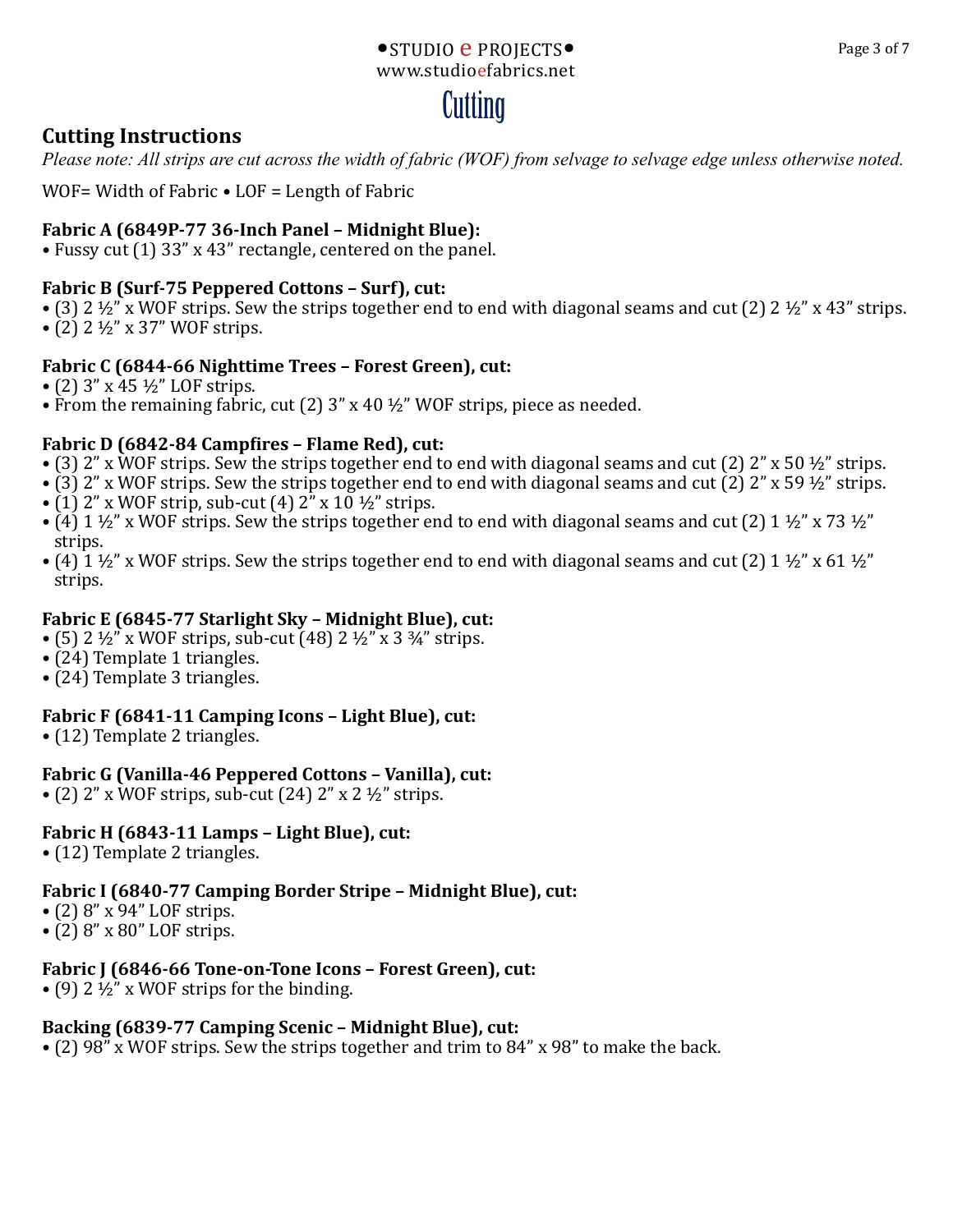#### www.studioefabrics.net • STUDIO **e** PROJECTS • Page 4 of 7

# Sewing

Sew using a ¼" seam allowance with right sides together (RST) unless otherwise indicated. Always press towards the darker fabric while assembling, unless otherwise noted by the arrows.

# **Block Assembly**

#### *Note: The arrows in figures represent the fabric print direction. Pay attention to the fabric and unit orientations when assembling the various components.*

1. Sew (1) 2 ½" x 43" Fabric B strip to each side of the 33" x 43" Fabric A rectangle. Sew (1) 2 ½" x 37" Fabric B strip to the top and to the bottom of the Fabric A rectangle to make the Center Block (Fig. 1). **Trim the block to measure 35 ½" x 45 ½".** 

2. Place (1) Fabric E Template 1 triangle on top of (1) Fabric H Template 2 triangle, right sides together, aligning the left sides (Fig. 2). Sew the (2) triangles together along the left side. Press the smaller triangle open.

3. Place (1) Fabric E Template 3 triangle on top of the Fabric H Template 2 triangle, right sides together, aligning the right sides (Fig. 3). Sew the (2) triangles together along the right side. Press the smaller triangle open to make (1) Unit 1 (Fig. 4). Trim the block to measure  $8\frac{1}{2}$ " square.

4. Repeat Steps 2-3 to make (12) Unit 1 squares total.

5. Repeat Steps 2-3 and refer to Figure 5 for fabric identification, placement and orientation to make (12) Unit 2 squares.







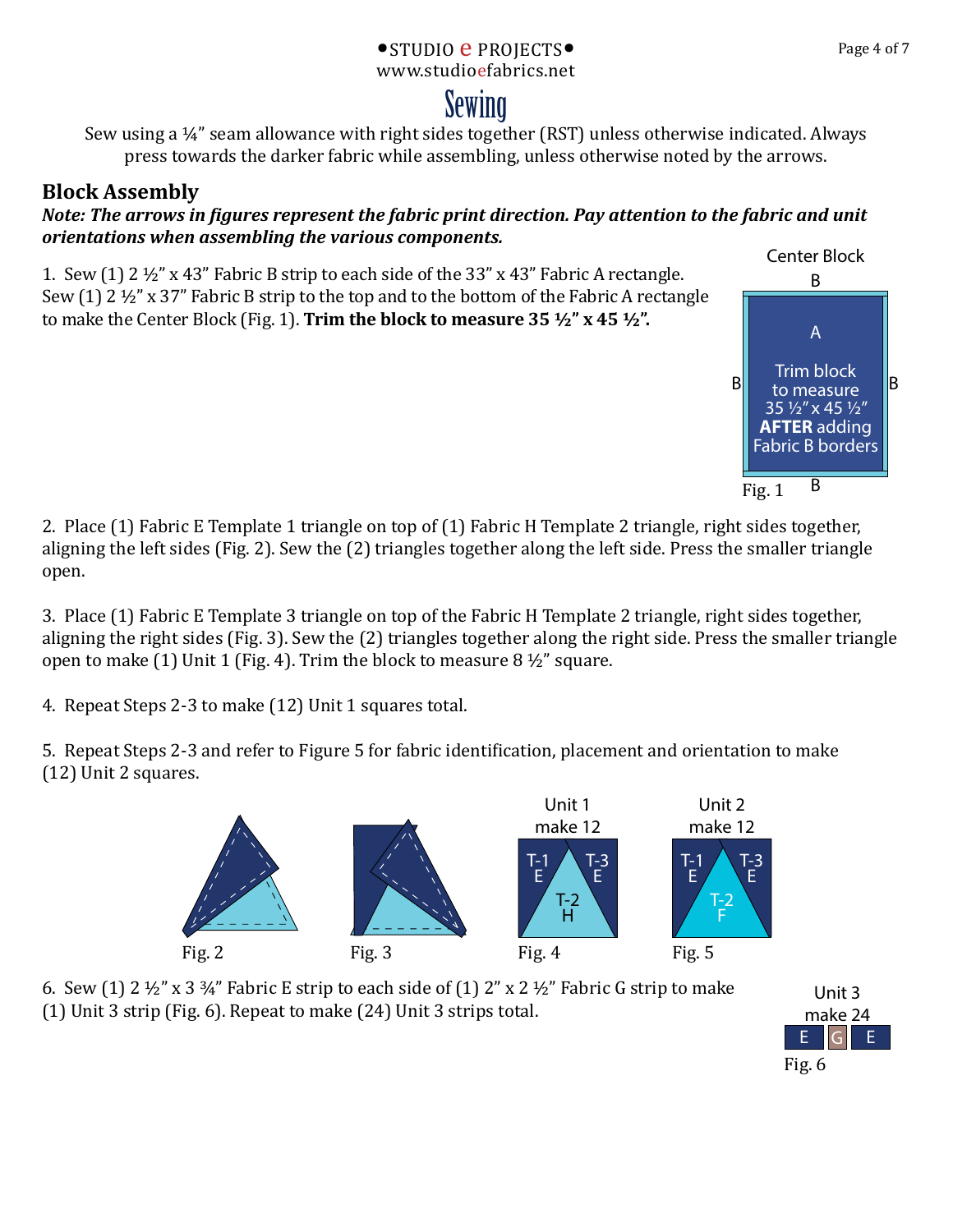#### www.studioefabrics.net •STUDIO **e** PROJECTS• Page 5 of 7

7. Sew (1) Unit 3 strip to the bottom of (1) Unit 1 square to make (1) Block One rectangle (Fig. 7). Repeat to make (12) Block One rectangles total.

8. Sew (1) Unit 3 strip to the bottom of (1) Unit 2 square to make (1) Block Two rectangle (Fig. 8). Repeat to make (12) Block Two rectangles total.

9. Sew together (3) Block One rectangles and (2) Block Two rectangles, end to end and alternating them from top to bottom, to make (1) Side Border (Fig. 9). Repeat to make a second Side Border.

10. Sew together (3) Block One rectangles and (2) Block Two rectangles lengthwise and alternating them from left to right. Sew  $(1)$  2" x 10  $\frac{1}{2}$ " Fabric D strip to each end of the newly sewn strip. Sew (1) Block Two rectangle to each end of the strip to make the Top Border (Fig. 10). Repeat to make the Bottom Border.

> Top/Bottom Border make 2

 $20/2$   $1/2$   $1/2$ 



# *(Follow the Quilt Layout while assembling the quilt top.)*

Fig. 10

11. Sew (1) 3" x 45 ½ Fabric C strip to each side of the Center Block. Sew (1) 3" x 40 ½" Fabric C strip to the top and to the bottom of the Center Block.

- 12. Sew (1) 2" x 50 ½" Fabric D strip to each side of the Center Block.
- 13. Sew (1) Side Border to each side of the Center Block.
- 14. Sew (1) 2" x 59 ½" Fabric D strip to the top and to the bottom of the Center Block.
- 15. Sew the Top Border and the Bottom Border to the top and to the bottom of the Center Block.

16. Sew (1) 1  $\frac{1}{2}$ " x 73  $\frac{1}{2}$ " Fabric D strip to each side of the Center Block. Sew (1) 1  $\frac{1}{2}$ " x 61  $\frac{1}{2}$ " Fabric D strip to the top and to the bottom of the Center Block.

17. Center (1) 8" x 94" Fabric I strip on (1) side of the Center Block and pin in place. Start sewing the strip a ¼" from the top edge of the block and stop a ¼" from the bottom edge. **DO NOT TRIM THE EXCESS.** Repeat with the opposite side.



Side Border

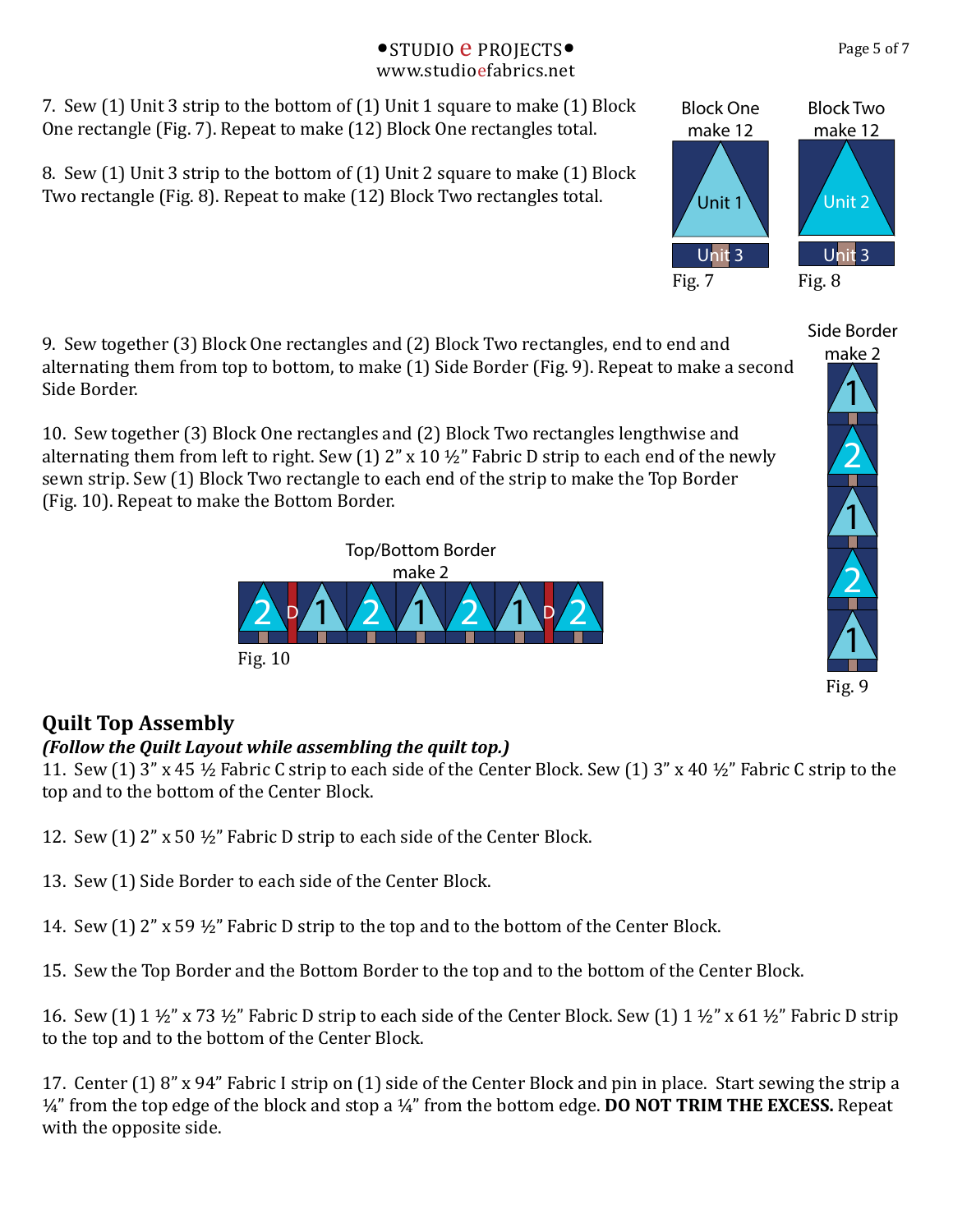#### www.studioefabrics.net •STUDIO **e** PROJECTS• Page 6 of 7

18. Repeat Step 17 to sew (1) 8" x 80" Fabric I strip to the top and to the bottom of the Center Block, making sure to stop and start  $\frac{1}{4}$ " away from each end of the block. To miter each corner, fold the Center Block on a diagonal, wrong side together. This should line up the strips from adjacent sides (Fig. 11).

19. Starting at the sewn seam (represented by the arrow in Figure 11), draw a 45-degree line to the edge of the fabric. Sew on the drawn line. Trim the excess fabric leaving a ¼" seam. Repeat this step with the remaining corners to make the quilt top.

# **Layering, Quilting and Finishing**

20. Press the quilt top and 84" x 98" backing well. Layer backing (wrong side up), batting, pressed quilt top (right side up) and baste. Quilt as desired and trim excess batting and backing when quilting is complete.

## **Binding**

21. Cut the ends of the (9) Fabric J binding strips at a 45-degree angle and sew end to end to make (1) continuous piece of binding. Fold in half lengthwise and press wrong sides together.

22. Sew the binding to the front of the quilt, raw edges together. Turn the folded edge to the back, and hand stitch in place.

Quilt Layout







Fig. 11

 $\overline{I}$